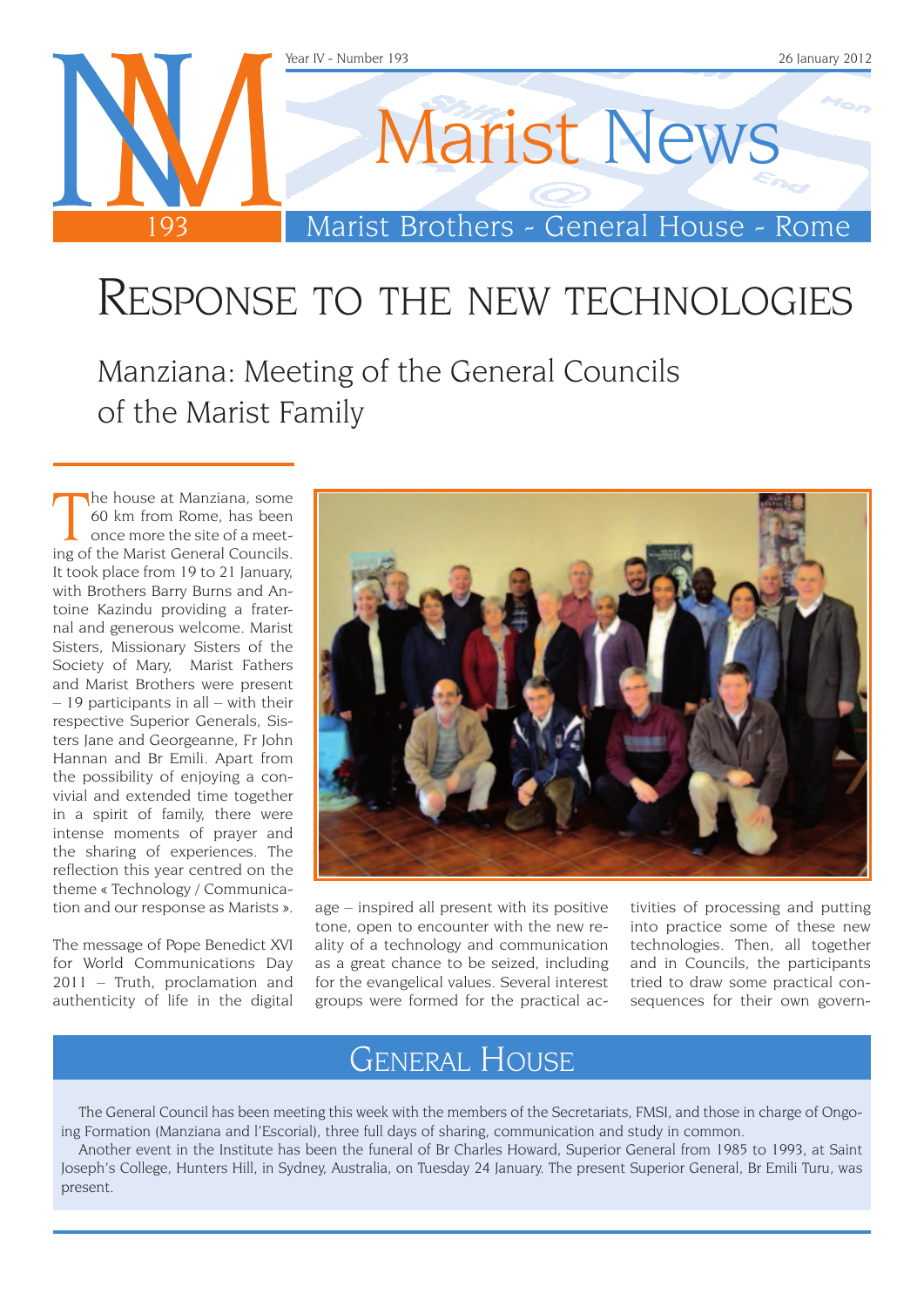considered the meeting very posi-

ment and for formation activities in Sr Nive, smsm, Fr Alejandro, sm, the respective Institutes. The group and Br Ernesto, fms, which had had tive and expressed their thanks to of Br Marcelo De Brito. A longer the organisation team: Sr Rita, sm, meeting is planned for January 2013, the benefit of the technical support

at Notre-Dame de l'Hermitage, as an opportunity for a common pilgrimage to the places of the Marist origins.

## Mission and inculturation in favour of life IV Chapter of the District of Amazonia

Supplementary of Brothers<br>
Supplementary of Brothers<br>
All to 24 December. The meet-<br>
Supplementary speaking was preceded gathered at Porto Velho from 15 to 24 December. The meeting properly speaking was preceded by a Marial retreat, very well directed by Br Afonso Levis, in the house of the Franciscan Catechist Sisters. Thanks to Br Afonso for his missionary journey into our Amazonia!

The IV Amazonia District Chapter took place in an intense atmosphere of union, dialogue and fraternity. The 16 Brothers taking part benefited from the presence of Br Provincial, In-

ácio Nestor Etges, and Sister Guaracema Tupinambá, president of the regional CRB of Manaus. Ida Cristina and Leina Matos were available from time to time to collaborate in the sharing about the mission and financial autonomy.

During the Chapter, the Brothers concentrated on the District Action Plan (PAD) for the years 2010-2017. They evaluated what had already been done so as to be able to give thanks and celebrate the suc-

cesses. They detected gaps to be filled and studied the projects to be developed in the next few years.

As for the service of Animation and Government, Br Sebastião Ferrarini and his Council were thanked for the services rendered during the last three years. For the next three, this service will be taken on by:

- • Br João Gutemberg M. C. Sampaio – District Superior
- Br Sadi Cella Vice-Superior
- Br Danilo Correia Bezerra Councillor
- Br Jorge Luiz Lapa Maia Councillor

 (Br Sadi was not present. A supplementary Councillor will be elected if necessary).

- • Br Sadi Cella Secretary
- Br Luiz José Gerhardt Treasurer
- Br Jorge Luiz Lapa Maia Councillor
- • Br Sebastião Antonio Ferrarini Councillor
- Br Fideles José Beuren Councillor

Brothers Delvino Decezero, Guilherme Bertassi and Zeferino Zandonadi were elected to the Fiscal Council.

Among the moments of joy during the Chapter, we highlight the renewal of vows of Br João Paulo Aranhaga Vargas, the 80 years of Br Guilherme

Bertassi, the Golden Jubilee of Br Demétrio Herman, even if he was not present, and the news of the return to the District of Brothers Nilso Ronchi and Sadi Cella.

The District relies on a small number of Brothers. And we are in the process of reducing the number of communities. But this small size witnesses to the contagious enthusiasm of the brothers and laity looking for an ever more competent and updated presence in

the Region. With our support we wish to do honour to the motto proposed for our District Chapter: Marists in Amazonia: mission inculturated in favour of life!



The Juridical Commission has been set up as:

- Br João Gutemberg M. C. Sampaio-President
- • Br Danilo Correia Bezerra Vice-President

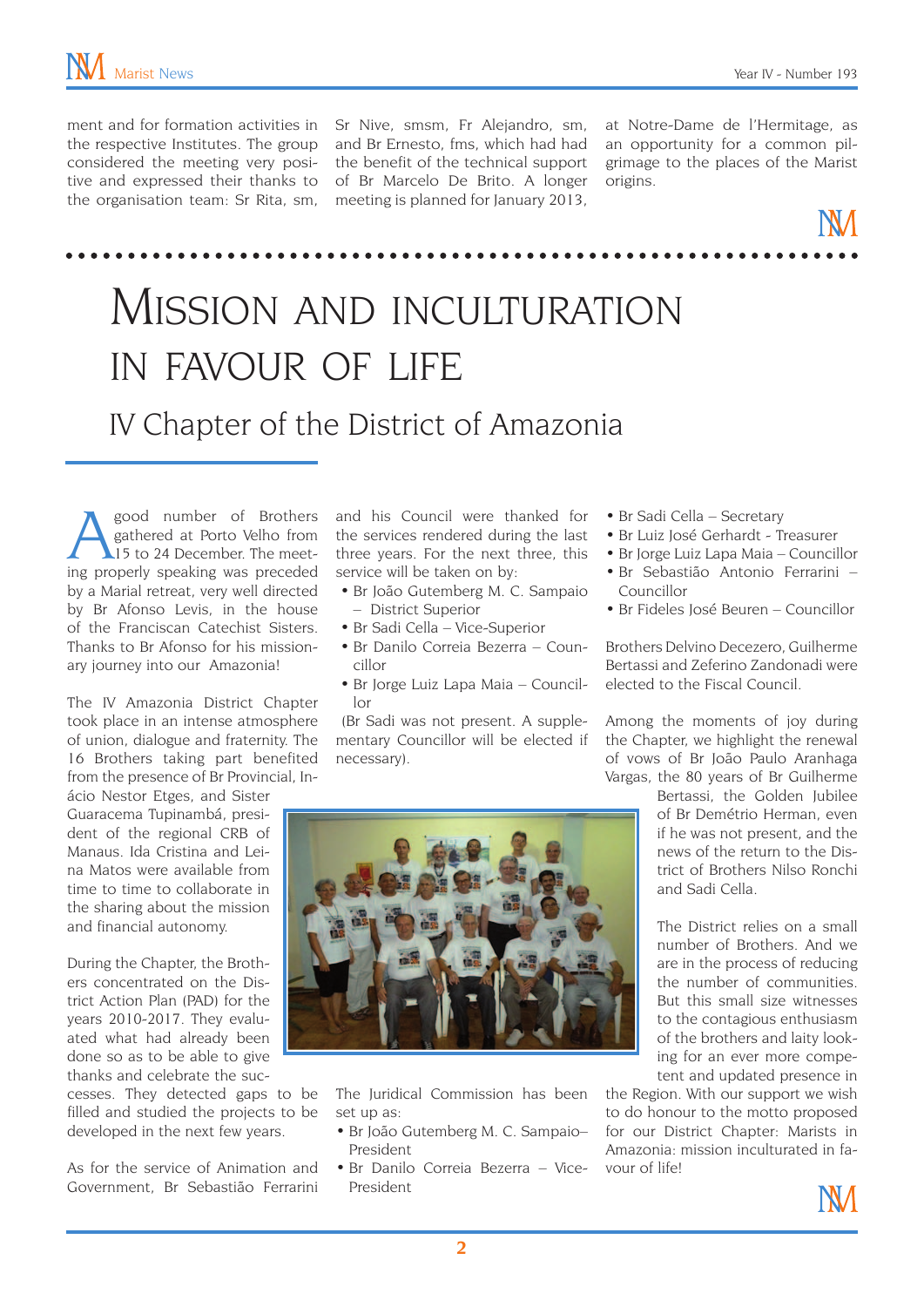## Fondazione Marista per la Solidarietà Internazionale

### A sincere thanks for the donations of 2011

ere is a brief account of the donations collected by FMSI in 2011, while we await a much more detailed report, which will coincide with the publication of the annual report we are already working on.

We have received donations from two Marist solidarity organizations (officially constituted NGOs): MAPS (Marist Asia-Pacific Solidarity), an international de-

velopment agency created in 2002 by the Brothers of the Australian Province of Sydney, and MFMV (Maristen Fürsorge und MissionsVerein), based in Fürth, in Bavaria, which involves the schools of Mindelheim and Cham, situated in the same region of Germany. The donations received from the two NGOs amount to €13,500.

#### About €9,000 have come to us

from Marist establishments, including the school in Toulouse (École Montalembert), France, and the Italian schools of Giugliano (Naples) and San Leone Magno (Rome).

Another part, very important for us, comes from private donors: almost €3,500. Even if the amount does not seem much, it testifies to the growing confidence of certain persons in the transparency and efficacy of our Foundation.

Sometimes, this money is dedicated to precise ends indicated by the donor, thus contributing to support a particular project of the Foundation: activities with street children in Hungary, the work of the Marist Brothers in Cambodia or in the shantytowns of Nairobi (Kenya), or for the school of Bafut, in Cameroon … In these cases we have

of course, respected the wishes of the donors. Other donations, on the other hand, have come without any stated goal; quite simply, knowing the work of the Marist Brothers and sharing in the Foundation projects, some persons have wanted to support these projects and the work in question by their generous contribution. In the second case, sure of acting according to the donors' wishes, we have used the money for



those projects which have seemed to us most urgent.

We must add, as well, that the Foundation has received €106,230 in connection with the presentation of specific projects: €100,000 have come from the CEI – Bishops' Conference of Italy– and €6,230 from a private European organization. The two amounts have been credited to the FMSI account and immediately transferred to the beneficiaries of two projects: Baucau in East Timor, and a formation initiative for the actual work and support of children's rights, in the care of the FMSI Geneva Office.

The solidarity activity of FMSI has naturally been much more important: the financing of 16 micro-projects and especially the assistance and accompa-

niment of numerous macroprojects, presenting them to the many European organizations and donors. Many of these projects have received substantial economic aid, and we are now at the stage of realization. We will next speak of all these activities on the web page and in an ad hoc publication which we are in train of preparing, which will treat of all the work achieved in 2010

and 2011.

While waiting for this, we can assure you that those working on the front line with children and young people much poorer than ours, rich and replete, receive in return their smiles and sincere thanks. We have experienced this ourselves on each of our voyages and at each of our meetings.

#### FMSI launches its Newsletter

The fist issue of FMSI News was published last week. The newsletter will be monthly; it will be published in 5 languages (the four official ones of the Marist Institute and Italian), and will be sent in PDF format by e-mail.

With this publication, FMSI aims at reaching in a more comprehensive way its contacts: partners, collaborators, donors and friends and to keep updated even those who do not regularly access the Foundation's website. For them FMSI intends to come up with a selection of the news on its website

www.fmsi-onlus.org.